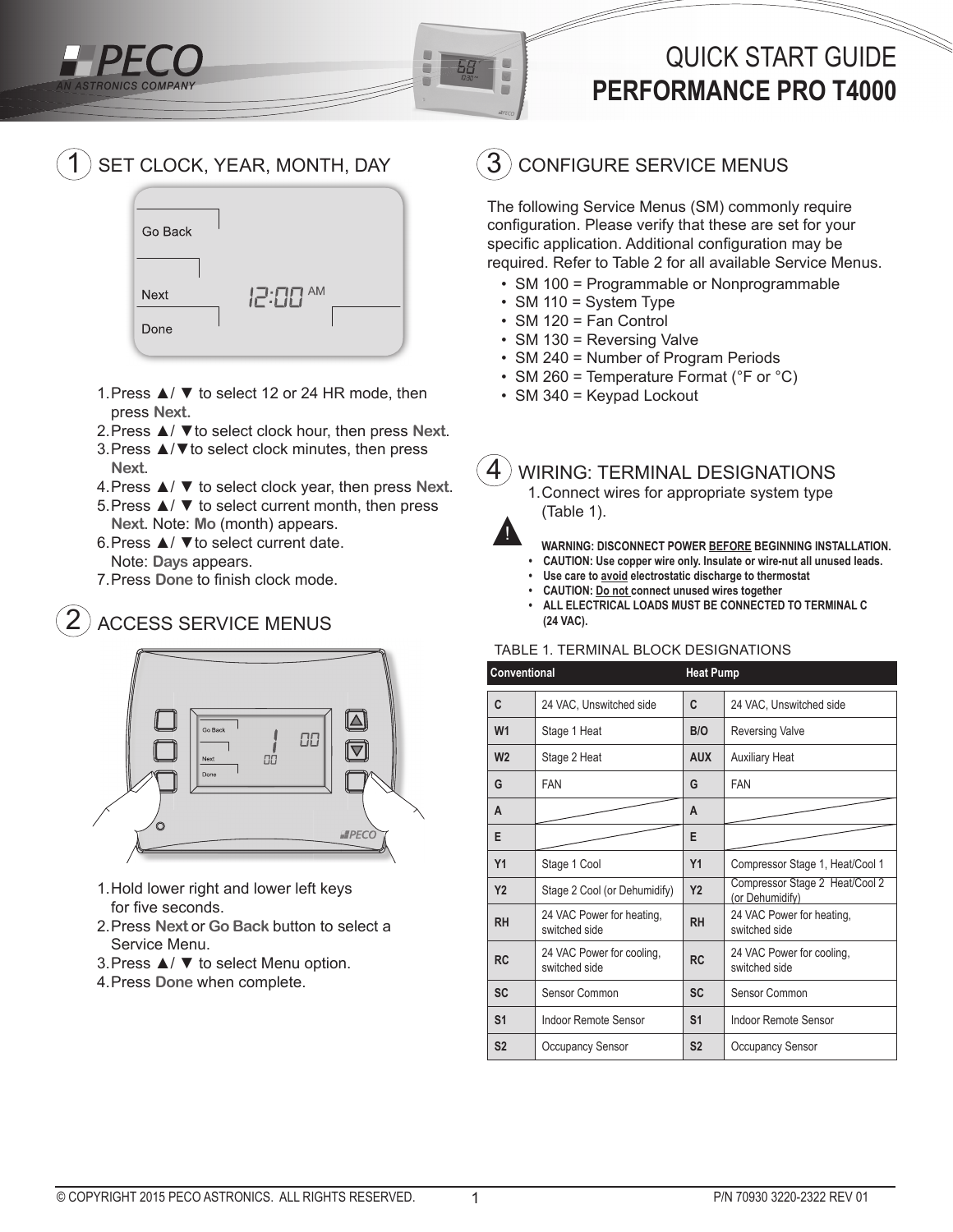# TABLE 2. ADVANCED CONFIGURATION: SERVICE MENUS Some Service Menus may not be available, depending on system type (SM 110).

| <b>MENU</b> | <b>FEATURE</b>                          | <b>OPTIONS</b>                               | <b>STD. DEFAULT</b>              | <b>DESCRIPTION / COMMENTS</b>                                                                                                                                                                                                                                                                                                                                                                                                                                                                                             |
|-------------|-----------------------------------------|----------------------------------------------|----------------------------------|---------------------------------------------------------------------------------------------------------------------------------------------------------------------------------------------------------------------------------------------------------------------------------------------------------------------------------------------------------------------------------------------------------------------------------------------------------------------------------------------------------------------------|
| 100         | <b>Schedule Format</b>                  | $0 - 3$                                      | $\mathbf{1}$                     | Select the schedule format on the T4000 Series. (Menu not available on non-programmable<br>thermostats.)<br>nonprogrammable<br>$0 =$<br>programmable<br>$1 =$<br>5-1-1 schedule<br>$2 =$<br>5-2 schedule<br>$3 =$                                                                                                                                                                                                                                                                                                         |
| 101         | Daylight-Saving<br>Time                 | 0,1                                          | 0                                | Select daylight-saving time as it follows standard format in U.S.: It begins second Sunday of<br>March at 2:00 AM and ends on the first Sunday of November at 2:00 AM.<br>$0 =$<br>Disabled<br>Enabled (2007 U.S. Format)<br>$1 =$                                                                                                                                                                                                                                                                                        |
| 110         | <b>System Type</b>                      | $1 - 13$                                     | $\mathbf{1}$                     | Select the appropriate system configuration (determines available Service Menus).<br>1 Heat/1 Cool conventional<br>$1 =$<br>1 Heat/1 Cool heat pump<br>$2 =$<br>Heat only without fan (2-wire systems)<br>$3 =$<br>Heat only with fan<br>$4 =$<br>Cool only<br>$5 =$<br>6 = 2 Heat/1 Cool heat pump (with auxiliary heat)<br>7 = 2 Heat/2 Cool multistage conventional<br>8 = 2 Heat/ 1 Cool multistage conventional<br>9 = 1 Heat/ 2 Cool multistage conventional<br>$10 = 2$ Heat/ 2 Cool heat pump (no auxiliary heat) |
| 120         | Fan Control<br>(heating)                | 0,1                                          | 0                                | 0 = Fossil Fuel: Gas/Oil/Propane heat (equipment controls heating fan)<br>Electric Furnace (thermostat controls heating fan)<br>$1 =$                                                                                                                                                                                                                                                                                                                                                                                     |
| 130         | O/B Reversing<br>valve                  | 0,1                                          | $\mathbf{0}$                     | When 0, output is active for cooling. When 1, output is active for heating.<br>(O) Active with cooling<br>$0 =$<br>(B) Active with heating<br>$1 =$                                                                                                                                                                                                                                                                                                                                                                       |
| 140         | <b>Auxiliary Heat</b>                   | 0,1                                          | $\mathbf 0$                      | Electric backup heat<br>$0 =$<br>Fossil fuel backup heat<br>$1 =$                                                                                                                                                                                                                                                                                                                                                                                                                                                         |
| 150         | <b>Backlight</b>                        | 0,1                                          | $\theta$                         | Backlight temporarily on<br>$0 =$<br>Backlight always on (low intensity, 24V only)<br>$1 =$                                                                                                                                                                                                                                                                                                                                                                                                                               |
| 170         | <b>Remote Sensor</b>                    | $0 - 1$                                      | $\mathbf{0}$                     | Select sensor if used. Contact PECO for information on the T4000 Series Indoor Remote Zone<br>Sensor.<br>No Remote Sensors<br>$0 =$<br>Indoor Sensor Only<br>$1 =$                                                                                                                                                                                                                                                                                                                                                        |
| 240         | Number of Program<br>Periods            | $2:4$ events                                 | 4                                | 2 events per day (Selections OCC1 and UnOcc1)<br>$2 =$<br>4 events per day (Selections Occ1-UnOcc1-Occ2- UnOcc2)<br>$4 =$                                                                                                                                                                                                                                                                                                                                                                                                 |
| 250         | Clock format                            | 12 or 24 Hours                               | 12                               | $12 = 12$ -hour clock mode<br>$24 = 24$ -hour clock mode                                                                                                                                                                                                                                                                                                                                                                                                                                                                  |
| 260         | <b>Temperature Format</b><br>(°F or °C) | 0,1                                          | 1                                | $0 =$ Celsius<br>$1 =$ Fahrenheit                                                                                                                                                                                                                                                                                                                                                                                                                                                                                         |
| 270         | Fan Off Delay Heat                      | 0-99 Seconds                                 | 0                                | Select the amount of time (in seconds) that the fan will run after the thermostat heat outputs are<br>turned off.                                                                                                                                                                                                                                                                                                                                                                                                         |
| 280         | Fan Off Delay Cool                      | 0-99 Seconds                                 | $\mathbf 0$                      | Select the amount of time (in seconds) that the fan will run after the thermostat cool outputs are<br>turned off.                                                                                                                                                                                                                                                                                                                                                                                                         |
| 290         | Range Low                               | 50-90 °F or<br>$10-32$ °C                    | 50°F (10°C)                      | Choose the lowest selectable temperature setpoint value.                                                                                                                                                                                                                                                                                                                                                                                                                                                                  |
| 300         | Range High                              | 50-90 °F or<br>10-32°C                       | $90^{\circ}$ F (32 $^{\circ}$ C) | Choose the highest selectable temperature setpoint value.                                                                                                                                                                                                                                                                                                                                                                                                                                                                 |
| 310         | Setback Low                             | Off; 50-82°F or<br>$11-27$ °C                | 55°F (13°C)                      | Select the heat setpoint for setback mode.<br>$0 = \text{Off}$<br>50-82°F (11-27°C)                                                                                                                                                                                                                                                                                                                                                                                                                                       |
| 320         | Setback High                            | Off; 58-90°F or<br>$11-32$ °C                | 90°F (32°C)                      | Select the cool setpoint for setback mode.<br>$0 = \text{Off}$<br>58-90°F (11-32°C)                                                                                                                                                                                                                                                                                                                                                                                                                                       |
| 330         | Zone Temp Offset                        | $+/-9^{\circ}$ F or $+/-$<br>$4.5^{\circ}$ C | $0^{\circ}$ F (18 $^{\circ}$ C)  | Adjusts the displayed value; may differ from actual zone temperature.                                                                                                                                                                                                                                                                                                                                                                                                                                                     |
| 340         | Keypad Lockout                          | $0 - 3$                                      | $\theta$                         | Restricts access to certain features of device; Service Menu still available if enabled.<br>No key pad lockout (Default)<br>$0 =$<br>Disables Schedule and System keys<br>$1 =$<br>Disables Schedule, System, and Fan keys<br>$2 =$<br>Disables all keys<br>$3 =$                                                                                                                                                                                                                                                         |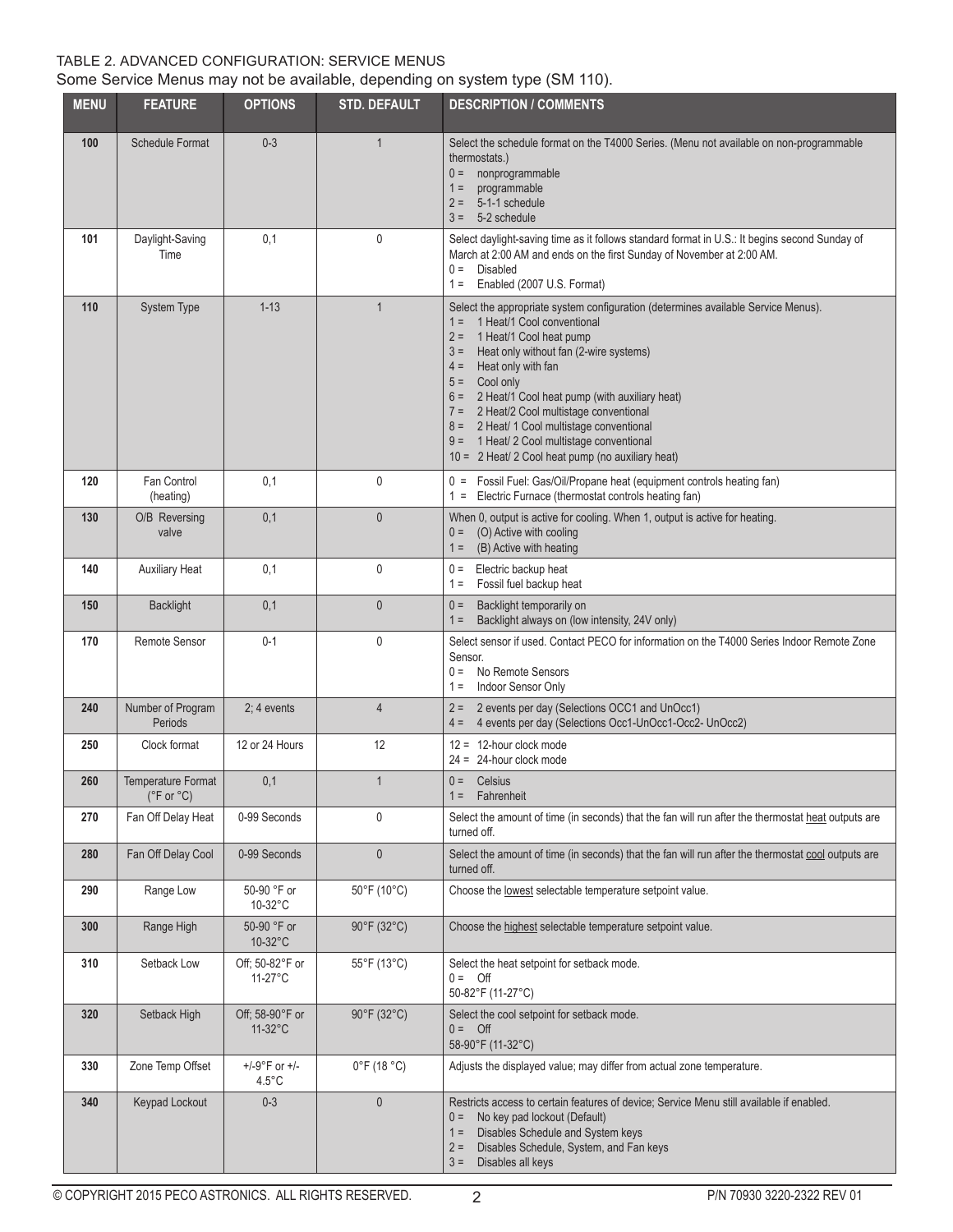| <b>MENU</b> | <b>FEATURE</b>                                            | <b>OPTIONS</b>                              | <b>STD. DEFAULT</b> | <b>DESCRIPTION / COMMENTS</b>                                                                                                                                                                                                                                                                      |
|-------------|-----------------------------------------------------------|---------------------------------------------|---------------------|----------------------------------------------------------------------------------------------------------------------------------------------------------------------------------------------------------------------------------------------------------------------------------------------------|
| 341         | Enable Pin<br><b>Access</b>                               | 0,1                                         | 0                   | Applies a 3 digit access code to enter Service Menu 342<br>Disable,<br>$0 =$<br>$1 =$<br>Enable                                                                                                                                                                                                    |
| 342         | Set PIN Access<br>Code                                    | 000-999                                     | 000                 | Choose a 3-digit code.                                                                                                                                                                                                                                                                             |
| 350         | Fan Mode<br>Enable                                        | $1 - 3$                                     | 3                   | ON: Fan is turned on regardless of demand.<br>$1 =$<br>Auto: Fan is turned on according to heating or cooling demand.<br>$2 =$<br>ON or Auto: Allows occupant to select either 1 or 2 above.<br>$3 =$                                                                                              |
| 360         | System Mode<br>Enable                                     | $0 - 3$                                     | 1                   | Allows ability to determine which system modes the occupant can select.<br>OFF, Auto (0 is NOT valid for following configurations: Heat Only; Cool Only.)<br>$0 =$<br>OFF, Heat, Cool, Auto<br>$1 =$<br>OFF, Heat, Cool<br>$2 =$<br>Heat, Cool, Auto<br>$3 =$                                      |
| 380         | Minimum Deadband<br>Adjustment                            | 3-10°F, 1.5-5°C                             | $3^{\circ}F$        | Select a changeover deadband value to prevent short cycling between heating and cooling<br>modes.<br>The value is adjustable to meet various HVAC system requirements.                                                                                                                             |
| 390         | Pre-Occupancy<br>Purge                                    | 0-3 hours                                   | 0 hours             | Select to energize fan for selected number of hours (0-3) prior to all occupied events.                                                                                                                                                                                                            |
| 395         | Maximum Override<br><b>Time Limit</b>                     | 0=Time until next<br>event; or<br>1-4 hours | 3                   | Restricts the duration that a temporary hold can be set. The temporary hold is limited by the<br>maximum amount of time as defined in this Service Menu.<br>Remainder of time until the next scheduled event.<br>$0 =$<br>1 Hour<br>$1 =$<br>2 Hours<br>$2 =$<br>3 Hours<br>$3 =$<br>$4 = 4$ Hours |
| 400         | Cycles Per Hour<br>(CPH)<br>Cooling Stage 1               | 0-6 CPH                                     | 0 CPH               | Defines the number of cycles per hour for cooling (Stage 1). Select 0 to enable ON-OFF<br>control for Stage 1 cooling.                                                                                                                                                                             |
| 410         | <b>Cycles Per Hour</b><br>(CPH)<br>Cooling Stage 2        | 0-6 CPH                                     | 0 CPH               | Defines the number of cycles per hour for cooling (Stage 2). Select 0 to enable ON-OFF<br>control for Stage 2 cooling.                                                                                                                                                                             |
| 420         | Cycles Per Hour<br>(CPH)<br>Heating Stage 1               | 0-12 CPH                                    | 0 CPH               | Defines the number of cycles per hour for heating (Stage 1). Select 0 to enable ON-OFF<br>control for Stage 1 heating.                                                                                                                                                                             |
| 430         | Cycles Per Hour<br>(CPH)<br><b>Heating Stage 2</b>        | 0-12 CPH                                    | 0 CPH               | Defines the number of cycles per hour for heating (Stage 2). Select 0 to enable ON-OFF<br>control for Stage 2 heating.                                                                                                                                                                             |
| 450         | Cycles Per Hour<br>Heating Stage 3                        | 0-12 CPH                                    | 0 CPH               | Defines the number of cycles per hour for heating. Select 0 to enable ON-OFF control for<br>Heating Stage 3.                                                                                                                                                                                       |
| 460         | Heat Recovery Rate                                        | $0-18$ °F/Hr<br>$0-10^{\circ}$ C/Hr         | $0^{\circ}$ F/Hr    | Defines the rate at which the device achieves the heat comfort setpoint. Select 0 to disable<br>ramp recovery.                                                                                                                                                                                     |
| 470         | Cool Recovery Rate                                        | $0-18$ °F/Hr<br>0-10°C/Hr                   | $0^{\circ}$ F/Hr    | Defines the rate at which the device achieves the cool comfort setpoint. Select 0 to disable<br>ramp recovery.                                                                                                                                                                                     |
| 480         | Minimum Off Time                                          | 1-10 minutes                                | 4 minutes           | Sets the minimum off time for both the heat and cool output.                                                                                                                                                                                                                                       |
| 490         | <b>Humidity Control</b><br>Enable<br>(Select models only) |                                             |                     | Selects how humidity will be controlled. When dehumidify control is enabled, the Y2<br>terminal becomes dehumidify.<br>Disabled<br>$0 =$<br>Dehumidify Control<br>$1 =$                                                                                                                            |
| 500         | Programmable/<br><b>Intermittent Fan</b>                  | $0-2$                                       | $\bf 0$             | $0 =$<br><b>Disable</b><br>Programmable Fan: Fan operates continuously in occupied periods or with demand in<br>$1 =$<br>unoccupied periods.<br>Intermittent Fan: Fan operates based on the on and off times set in menus 501 and<br>$2 =$<br>502.                                                 |
| 501         | Intermittent Fan On<br>Time                               | 1-60 minutes                                | 5 minutes           | Defines the on time for the Intermittent Fan.                                                                                                                                                                                                                                                      |
| 502         | Intermittent Fan Off<br>Time                              | 0-60 minutes                                | 25 minutes          | Defines the off time for the Intermittent Fan. Select 0 for continuous fan.                                                                                                                                                                                                                        |